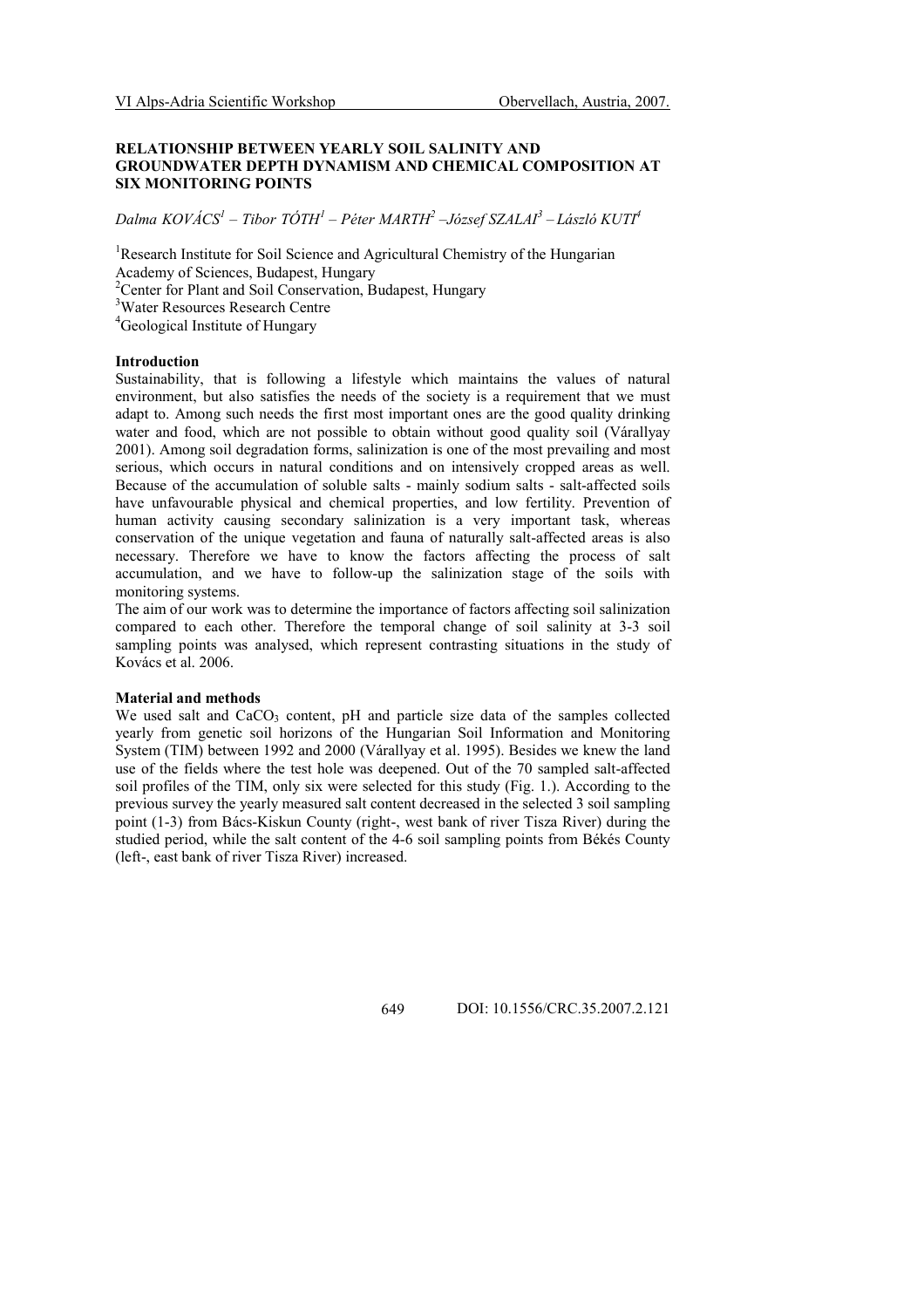

Figure 1. Distribution of the patterns of yearly soil salinity changes over the Great Hungarian Plain with the indication of selected sampling points for this study.

The yearly background meteorological and groundwater data were collected from published data of the Water Resources Research Centre (VITUKI) to accompany the monitored soil salinity data. The meteorological data were collected from the , mesoregions" (Somogyi et al., 1991), and we selected the closest groundwater observation wells to the monitoring points located in the same soil genetic polygon, to provide the background groundwater level data. The data of selected groundwater observation wells close to the monitoring points were incomplete in several cases, therefore we chose other two wells in the same elevation and not farther than 10 km from the wells with complete database, and we replaced missing data with linear regression. In addition, the groundwater chemical database originating from the boreholes deepened during the complex Geological Mapping of the Great Hungarian Plain was available. We used the chemical composition of the groundwater from the closest borehole to the monitoring points.

Our first task was to compile an optimum database for the statistical analysis from the data listed above. Soil salinity data (dependent data) used in our paper come from yearly samplings carried out in October. The background (independent) groundwater level and meteorological data were calculated as averages of months preceding the sampling. Since soil salinization is not an instantaneous process, we checked the effect of periods with differing lengths.

650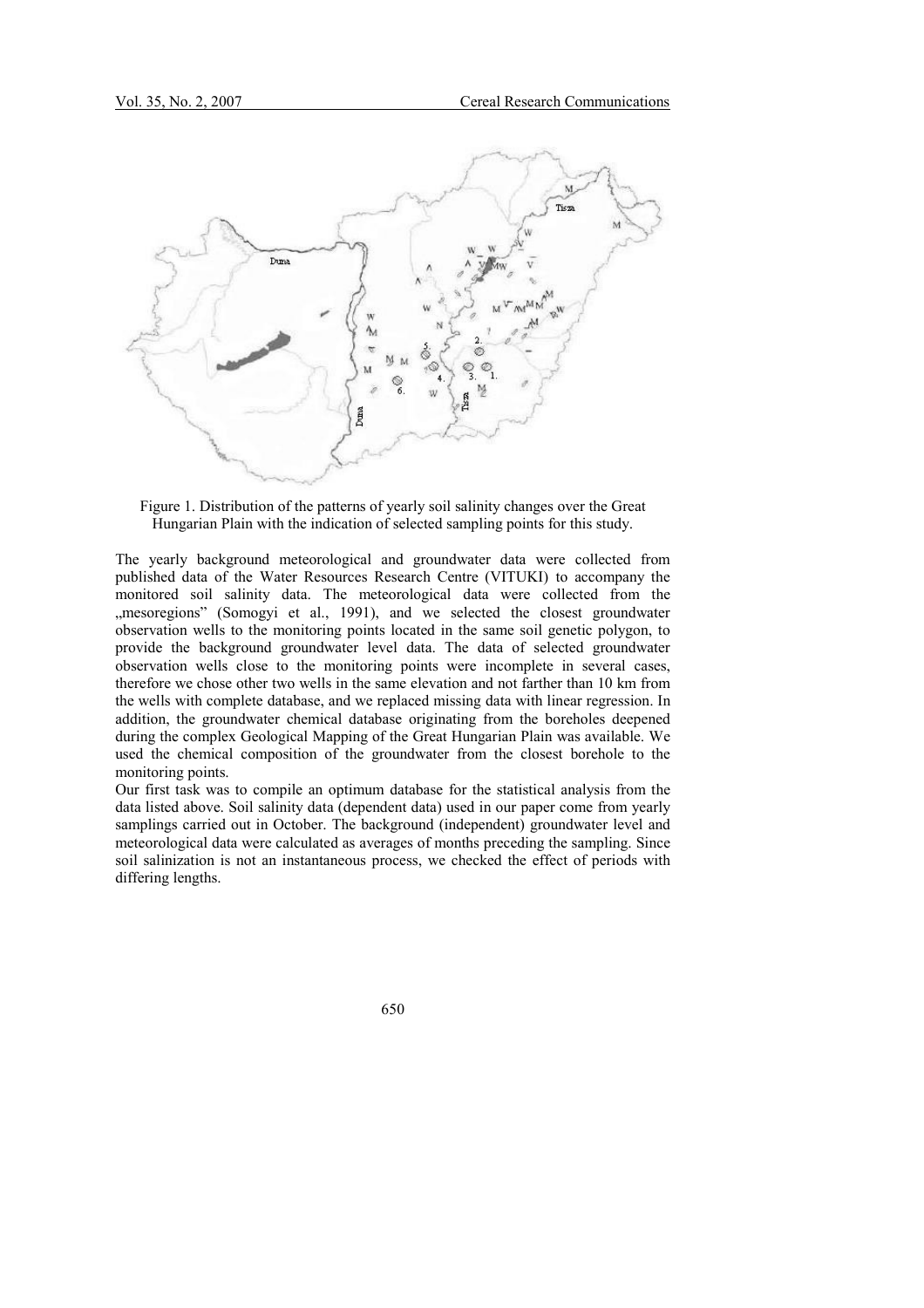# Results and discussions

We studied the importance of the following factors of salinization: meteorological data, groundwater level, the chemical composition of groundwater and the particle size of the soils.

The ANOVA of data from samples collected from the soil profiles located on the right and left bank of Tisza River showed statistically significant difference. Soils from Békés County are heavier, have up to 30 percent higher clay content and one unit lower pH value. The average of measured salt concentrations in the fifth genetic horizon of the soils from Bács-Kiskun County is about the twice of the average value measured in the same genetic horizon of the soils from Békés County. The ANOVA of groundwater chemical parameters collected from the boreholes deepened on the two banks of the river also showed statistically significant difference: in Békés County the salinity and sodicity was several times greater than in Bács-Kiskun County. The mean level of the three groundwater observation wells from Békés County is deeper than the level of the observation wells from Bács-Kiskun County. (Fig. 2.)



Figure 2. Change in groundwater level at the observation stations from 1992 to 2003

The following significant correlations were found between the soil salt concentrations from different soil horizons and the average values calculated from the monthly average background data for different periods preceding the yearly sampling. The salt concentration of the fifth soil horizon showed positive correlation at the 0.05 level with the current, the previous and the average values of the preceding 2 months groundwater depth, expressed as negative distance under the surface. The salt concentration of the third soil horizon also showed positive correlation at the 0.05 level with average groundwater depth calculated for every preceding period length.

Among the monitored soil properties, only pH and the salt concentration of soils from Békés County showed positive correlation with time. The soil properties of profiles from Bács-Kiskun County didn't showed correlation with time.

651 DOI: 10.1556/CRC.35.2007.2.121